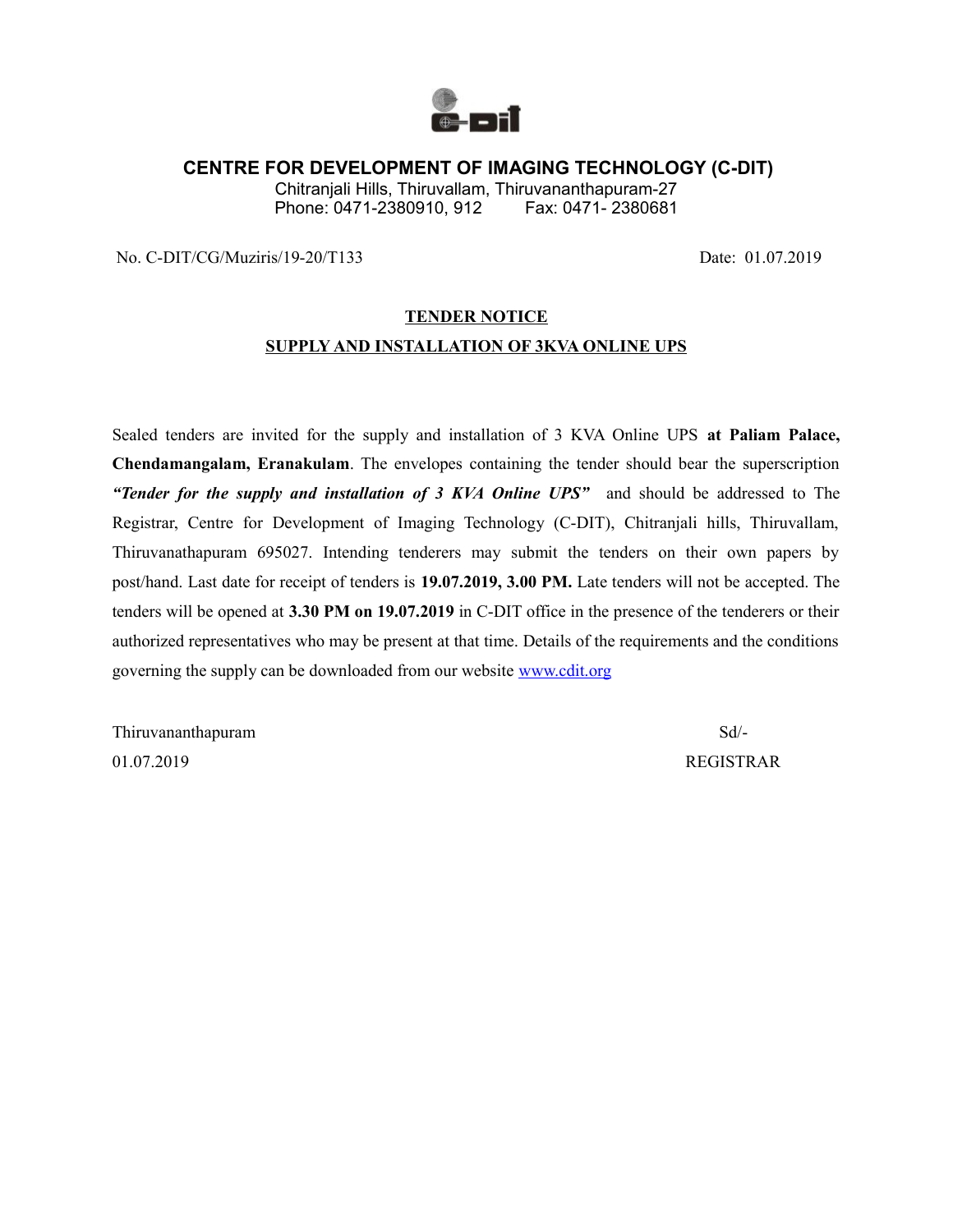

# **CENTRE FOR DEVELOPMENT OF IMAGING TECHNOLOGY (C-DIT)**

Chitranjali Hills, Thiruvallam, Thiruvananthapuram-27 Phone: 0471-2380910, 912

No.C-DIT/CG/Muziris/19-20/T133 Date: 01.07.2019

### **TENDER FOR**

### **SUPPLY AND INSTALLATION OF 3KVA ONLINE UPS**

### **Requirement:**

This Tender is invited for the "*supply and installation 3KVA online UPS"* to be installed at

**Chendamangalam, Eranakulam** for one of the projects taken up by C-DIT

| -S1 No | Items           | Quantity |
|--------|-----------------|----------|
|        | 3KVA Online UPS |          |

# **TECHNICAL SPECIFICATION**

3KVA UPS True online – 2 No's

| Parameter                                  | Specification                                                                                                            |
|--------------------------------------------|--------------------------------------------------------------------------------------------------------------------------|
| <b>Output Power Capacity</b>               | 2700 Watts / 3000 VA                                                                                                     |
| <b>Max Configurable Power</b><br>(Watts)   | 2700 Watts / 3000 VA                                                                                                     |
| <b>Nominal Output Voltage</b>              | 230V                                                                                                                     |
| <b>Output Voltage Note</b>                 | configurable for $220:230$ or 240 nominal output voltage                                                                 |
| <b>Output Voltage Distortion</b>           | Less than 5% at full load                                                                                                |
| <b>Output Frequency (sync</b><br>to mains) | 47 - 53 Hz for 50 Hz nominal. Line Interactive                                                                           |
| <b>Waveform Type</b>                       | Sine wave                                                                                                                |
| <b>Output Connections</b>                  | IEC 320 C19 (Battery Backup)                                                                                             |
| <b>Interface Port(s)</b>                   | DB-9 RS-232                                                                                                              |
| <b>Control</b> panel                       | LED status display with load and battery bar-graphs and On<br>Line: On Battery: Replace Battery: and Overload Indicators |
| <b>Audible Alarm</b>                       | Alarm when on battery : distinctive low battery alarm :<br>configurable delays                                           |
| <b>Battery Type</b>                        | Lead acid/Tubular with minimum 4 years warranty<br>UPS warranty 1 year                                                   |
| <b>Battery VAH</b>                         | Minimum 4800                                                                                                             |
| <b>Bypass</b>                              | Static / automatic                                                                                                       |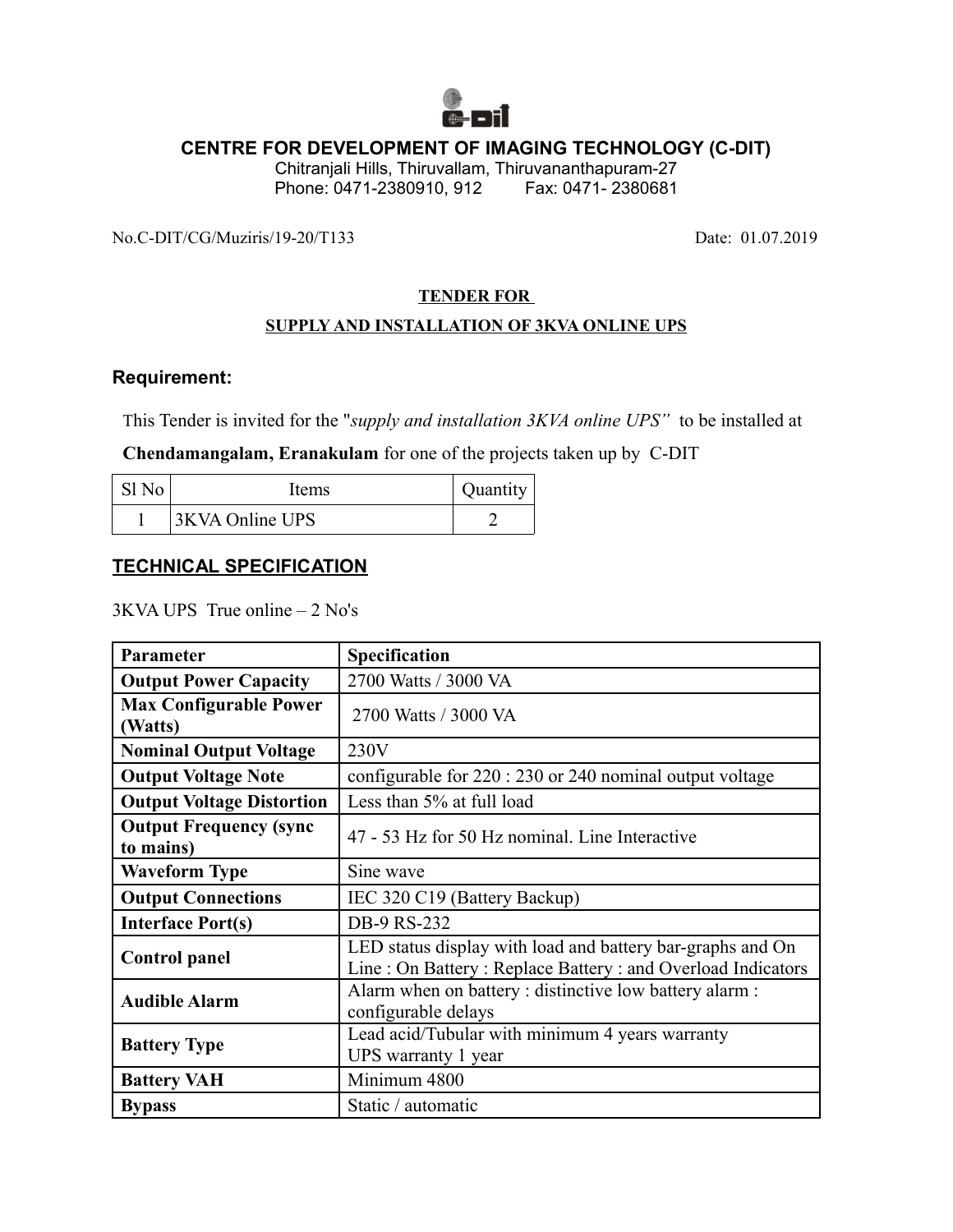#### **GENERAL TERMS AND CONDITIONS**

#### **1. ELIGIBILITY CRITERIA OF TENDERER**

To qualify for award of the work, the intending bidder must be an OEM authorized dealer / supplier of the quoted items with prior experience in supplying same or similar equipment at least two clients in the last two years .

- 2. The bidders will be responsible for effecting supply to the entire satisfaction of the undersigned or his authorized representatives. In case any defect in the item supplied is noticed, such item will be rejected at the risk and cost of the Supplier.
- 3. Bidder shall invariably be accompanied by manufacturer's catalogues and leaflets giving full specifications. Technical particulars and other details of the items offered, 'brand make' and complete specification should be mentioned in the tender. In the absence of full details and technical specification the tenders for the items will be rejected.
- 4. The undersigned does not bind himself to accept the lowest tender and reserve himself the rights of accepting the whole or any part of the tender and the bidder shall be bound to supply the accepted item at the rates quoted. C-DIT reserve the right to split the quantity of items to be supplied among one or more bidders, at the sole discretion
- 5. No advance payment will be made against supplies.
- 6. The rate quoted by the bidder shall be inclusive of the transportation charges and installation charges at site. Rates quoted by the bidder shall be valid for a period of six months from the date of opening of the tender.
- 7. Delivery period shall be specifically indicated in the tender and strictly adhered to. Unless otherwise agreed by C-DIT, the supply shall be arranged within **15 days** on receipt of the firm order. Any delay in the delivery period after the supply order is placed may result in cancellation of the supply order or payment of liquidated damages  $\omega$  1/2% per day subject to a maximum of 10% of contract price
- **8. The rate should be quoted for the unit shown in the list including GST and tenders which do not indicate this essential information will not be considered.**
- **9. There is no separate bid form. The supplier shall submit the price offers in their own paper**
- 10. The rate quoted for material shall be firm and no enhancement will be allowed under any circumstances.
- 11. The Supplier/ Contractor shall provide on-site comprehensive warranty of **one year for UPS and 4 years for the Batteries** from the date of supply.
- 12. If the bidder furnishes wrong and/or misguiding data, statement(s) etc. about technical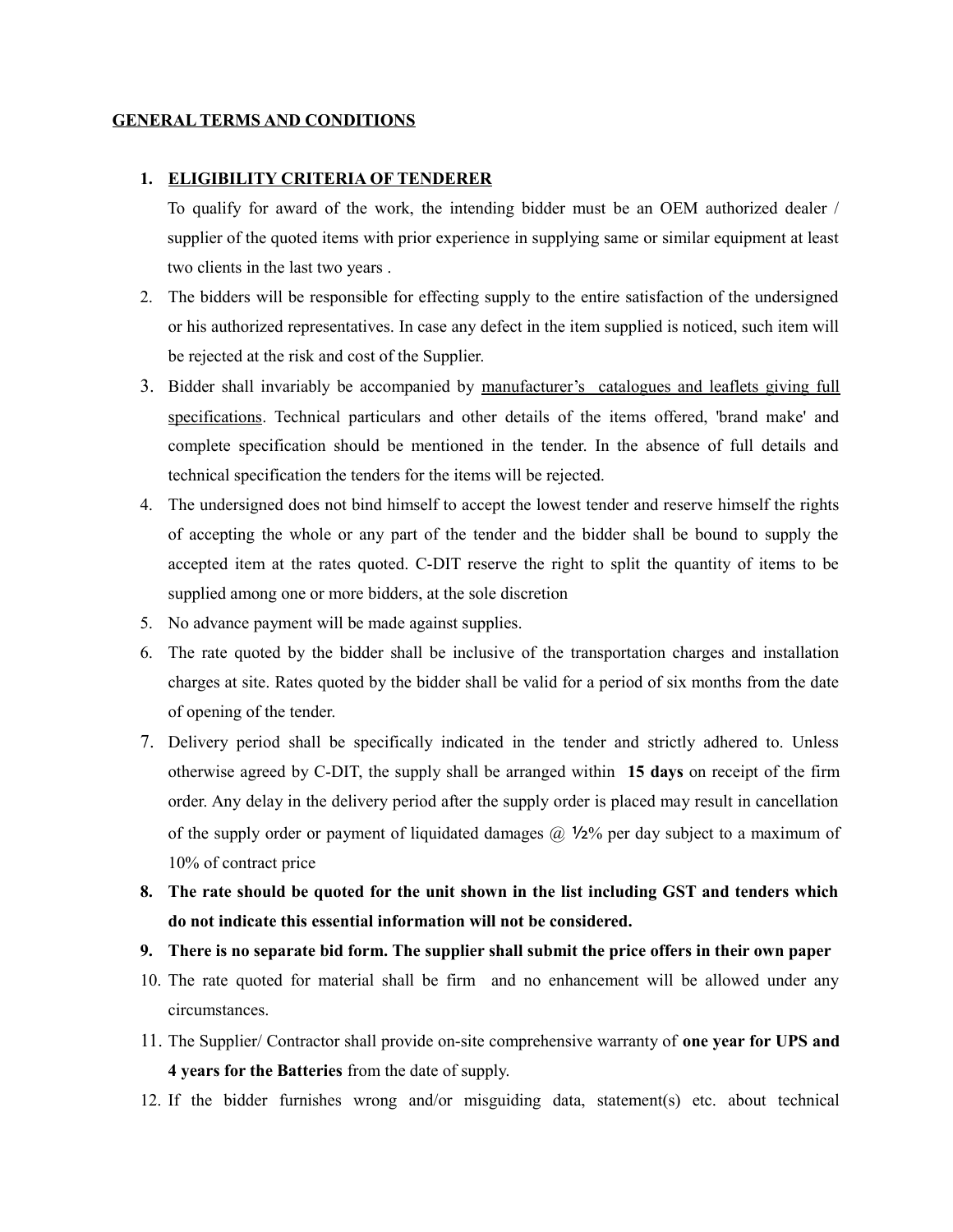acceptability of the goods and services offered by it, its tender will be liable to be ignored and rejected in addition to other remedies available to the purchaser in this regard.

- 13. After Sales Service: The bidder should have after sales service centre in the state, preferably in Eranakulam. Complaints should be attended properly, maximum within 24 hrs. The service should be provided directly by bidder's trained personal.
- 14. All items offered shall conform in all respects to the relevant Indian standard Specification with up to date amendments wherever applicable.
- 15. Any dispute / differences between the parties arising out of and in connection with the contract shall be settled amicably by mutual negotiations. Unresolved disputes/ differences, if any, shall be settled by Arbitration and the arbitration proceedings shall be conducted at Thiruvananthapuram (India) in English language, under the Indian Arbitration and Conciliation Act(Amended), 2015. Unsettled disputes will be referred to courts and courts in Thiruvananthapuram/ Kerala will have exclusive jurisdiction over the same.
- 16. C-DIT reserve the right to cancel any or all tenders without assigning any reasons whatsoever

### **17. PAYMENT TERMS**

The following terms of payment shall be applicable for the contract

- a) 90% payment against successful supply and installation of the Equipment.
- b) 10% released after one month from the date of supply
- 18. Agreement: The Successful bidder within 7 days of getting confirmed purchase order has to enter an agreement with C-DIT in Rs.200 worth non judicial stamp paper, to ensure warranty and after sales support during the warranty period.

19. Authority: The authority for the acceptance of the tenders rests exclusively with the C-DIT. The C-DIT does not undertake to accept the lowest or any particular tender or to assign any reason whatsoever for the rejection of any tender.

# 20. **The last date for submission of tender 19.07. 2019, 3.00 PM. The tender will be opened on the same day at 3.30 PM**

21. At any time prior to the deadline for submission of tenders, the C-DIT may, for any reason deemed fit by it, modify/amend the tender documents by issuing suitable amendment(s)/ corrigendum's to it. Corrigendum to this tender shall be published in the site www.cdit.org. Prospective bidders are advised to regularly visit the website: www.cdit.org to keep track of corrigendum, if any.